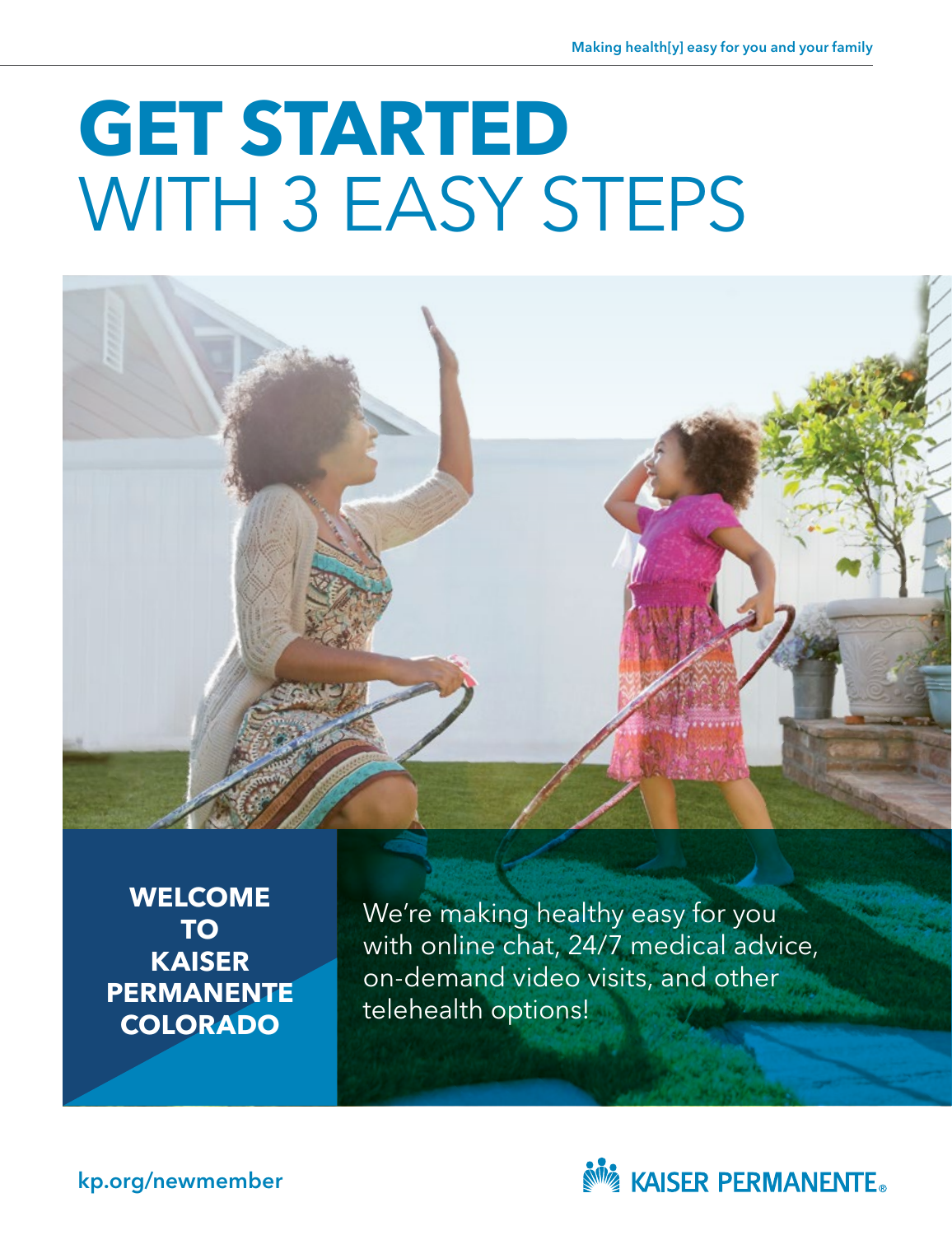

<Subscriber Name>, we're glad to be your partner on this journey, and we look forward to a long and healthy relationship with you.

To help you make the most of your membership, we've outlined some simple steps for getting started in this Welcome Book. If you've already taken those steps, then you're well on your way.

If you haven't, this handbook will walk you through the most important steps to accessing your membership. The sooner you choose a doctor and sign up on our website, the more you'll get out of your new health plan.

Get started today by visiting [kp.org/newmember](http://kp.org/newmember).

Take advantage of all that life has to offer by being as healthy as you can be.

# **Welcome to Kaiser Permanente Colorado!**

Michael S. Ramseier President, Colorado Region Kaiser Foundation Health Plan

ر در

Margaret Ferguson, MD Executive Medical Director Colorado Permanente Medical Group, P.C.

Margaret Dærgissen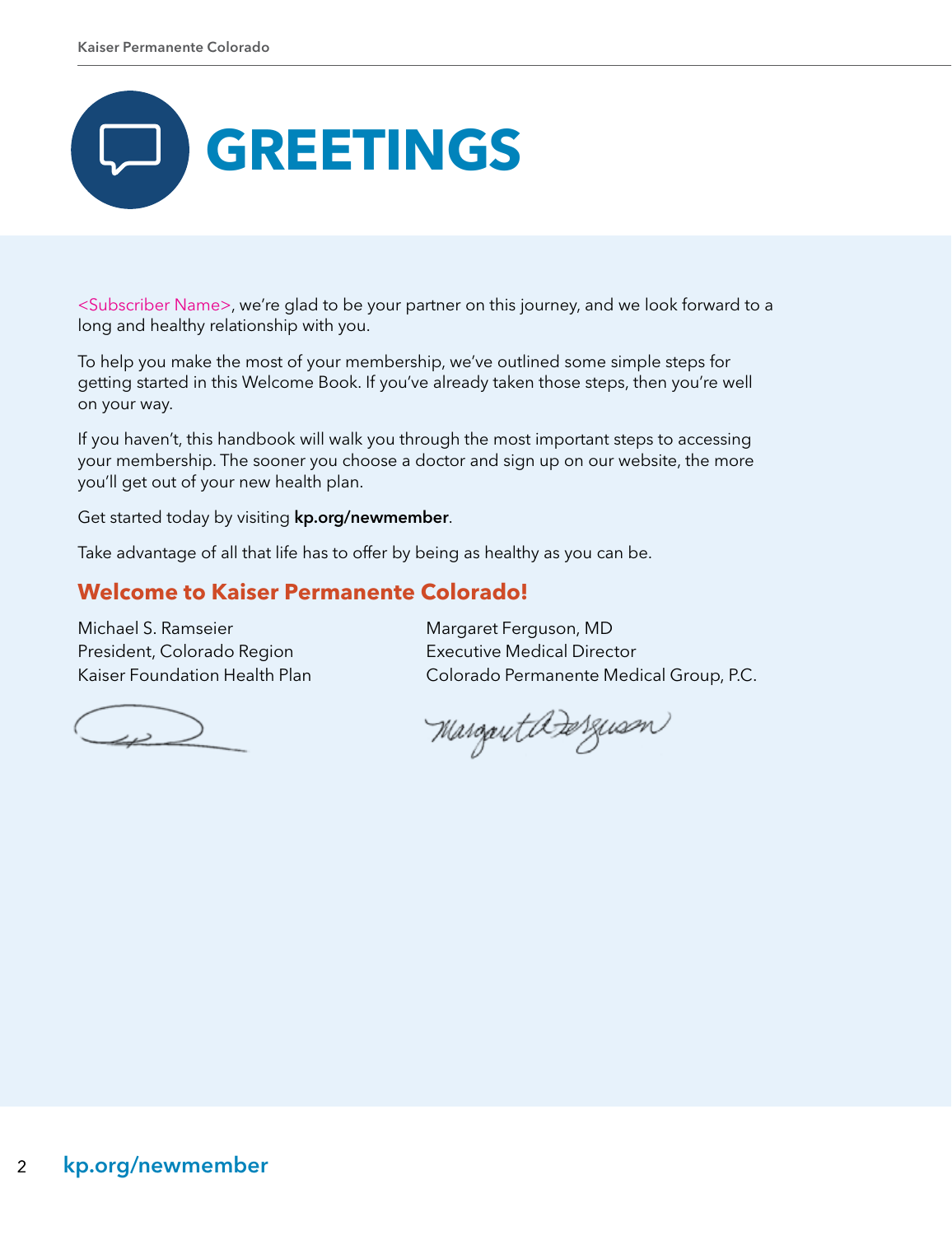

# **Making the most of your membership takes only 3 easy steps. Ready to go?**



# **1: CHOOSE YOUR DOCTOR** *page 4*

Getting you connected with a doctor who suits your individual needs is the first priority. Choose from a wide range of great doctors. And, remember — you can change for any reason, at any time.



# **STEP 2: REGISTER ON [KP.ORG](http://kp.org)**

*page 5*

Next, let's get you plugged in to your online gateway to great health - [kp.org](http://kp.org). Here, you can access your doctor's office, your health information, and so much more—from anywhere you are. [Kp.org](http://Kp.org) is designed to help you manage your health and keep you feeling great.



# **STEP 3: GET PRESCRIPTIONS**

*page 6*

Finally, we'll help you transition your prescriptions. It's easy. Have your prescription information ready and we'll guide you through the rest.



*page 7*

Learn how to access different types of care and find a facility near you. With 24-hour nurse advice, we're always here to help you get the right care at the right time.



# **RESOURCES**

*page 9*

Contacting us, Annual Notices Guide, and resources for healthy living



# **CARE OPTIONS**

*page 10*

Getting care online, on the phone or in-person



**IN-PERSON CARE**

*page 12*

Medical offices, behavorial health offices, urgent care, and emergency care locations.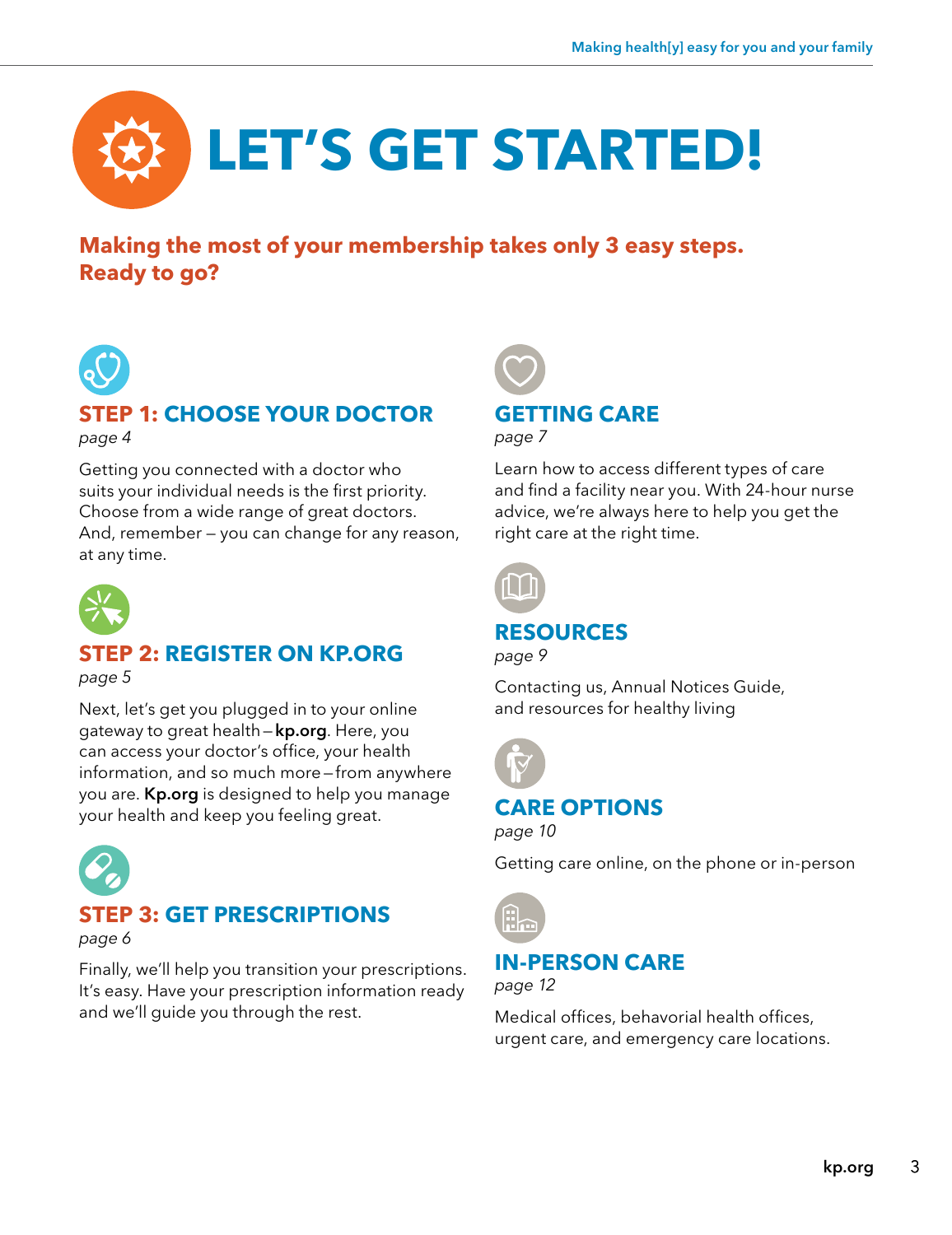# **CHOOSE YOUR DOCTOR** 1

# **Select from a wide range of great doctors and change any time, for any reason**

At Kaiser Permanente, we know how important it is to find a doctor who matches your specific needs. Even if you don't need to see your doctor right away, having a doctor you connect with is an important part of taking care of your health.

Most Kaiser Permanente medical offices provide primary care, specialty services, medical imaging, lab, pharmacy, and more — all under one roof for convenient access to a full range of health services.

For the most current list of providers in your area, visit [kp.org/locations](http://kp.org/locations).

# **CHOOSE THE RIGHT DOCTOR**

To help you find a personal doctor (also called a primary care physician) who's right for you, you can browse our online doctor profiles or online provider directory. For Kaiser Permanente physicians, you'll see additional information related to their education, credentials, specialties, and interest areas, as well as whether or not they're accepting new patients.

#### You can choose a personal doctor with any of these specialties:

- Adult medicine/internal medicine
- Family medicine
- Pediatrics/adolescent medicine (for children up to 18)
- Ob-gyn

#### **CHOOSE BY PHONE**

1-844-639-8657 (TTY 711), Monday through Friday, 8 a.m. to 5 p.m. We can also help you schedule your first appointment.

Each covered family member may choose his or her own personal doctor.

If the doctor you'd like to select isn't accepting new patients, you can call us for assistance at the number below.

# **CHANGE YOUR DOCTOR ANY TIME**

You can choose and change your doctor at any time, for any reason, by visiting [kp.org/newmember](http://kp.org/newmember), or you can call us for assistance at the number below.

#### **SEE SPECIALISTS WITHOUT A REFERRAL**

In most cases, you can schedule a consultation with a Kaiser Permanente specialist or a network specialist without a referral. For additional services, such as outpatient surgery or hospitalization, you'll need a referral from your specialty physician and authorization from Kaiser Permanente. To see a specialist at a Kaiser Permanente medical office, call the Appointment and Advice Contact Center.

# **CHOOSE ONLINE**

Go to [kp.org/newmember](http://kp.org/newmember) to browse our doctor profiles and select a doctor who matches your needs.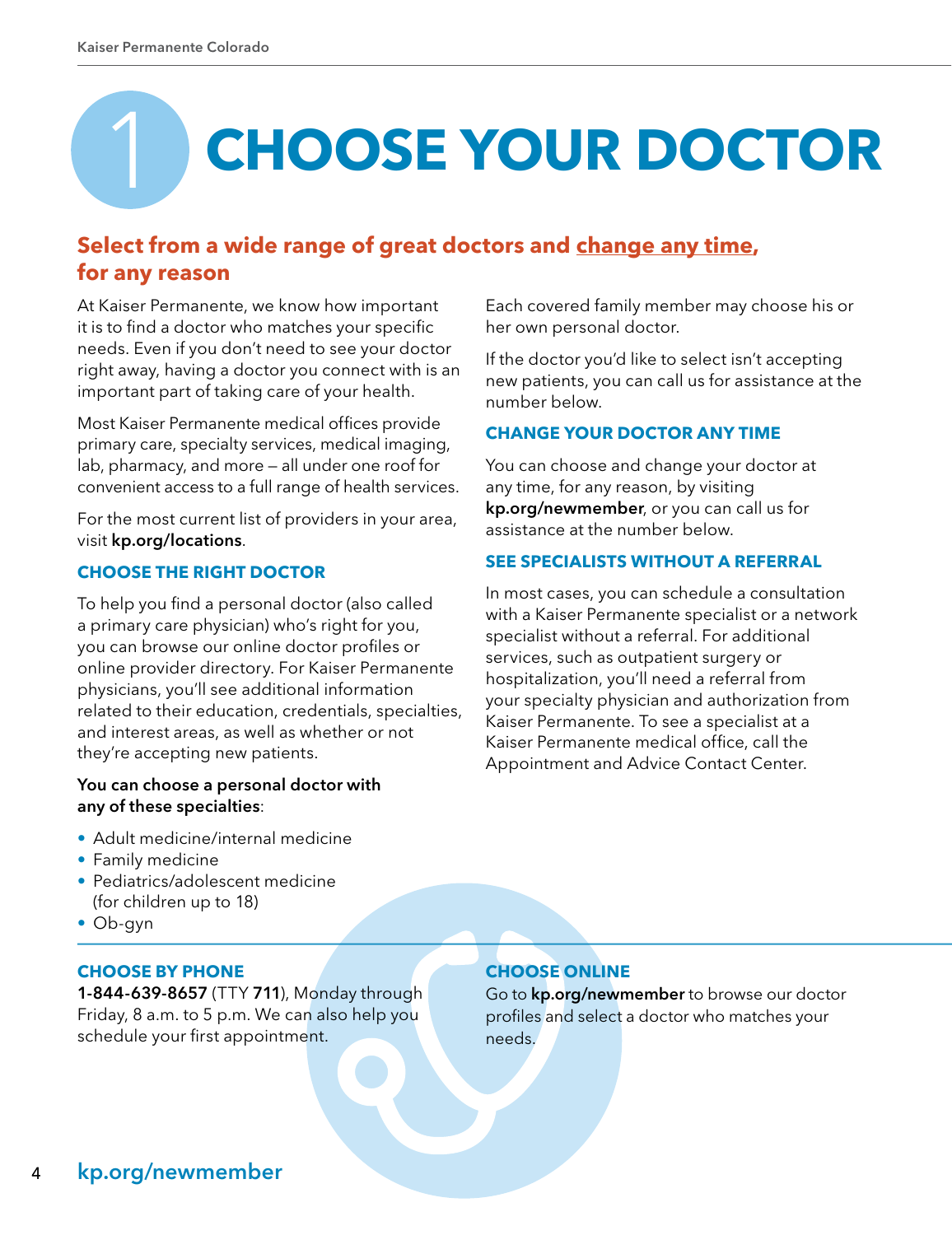# **REGISTER ON [KP.ORG](http://kp.org)** 2

# **Start using our secure website to manage your health on your time**

With **[kp.org](http://kp.org)**, you can securely access many timesaving tools and resources to help you stay on top of your health. Register today so you can use them as soon as you need them.

# **MANAGE YOUR CARE AT [KP.ORG](http://kp.org)**

Visit **[kp.org](http://kp.org)** any time, from anywhere, to:

- View most lab and test results<sup>1</sup>
- Refill most prescriptions from Kaiser Permanente pharmacies<sup>1</sup>
- Email your Kaiser Permanente doctor's office with nonurgent questions<sup>1</sup>
- Schedule and cancel appointments<sup>1</sup>
- Print vaccination records for school, sports, and camp1
- Check your plan's benefits, view claims, or estimate costs<sup>1</sup>
- Manage a family member's health care<sup>2</sup>
- Pay medical bills and get cost estimates
- Update your account preferences to paperless

Additionally, you can complete a nonurgent medical consultation through an e-visit for common conditions that may not require an inperson visit.

Even if you don't need care right away, we encourage you to register today and explore our tools so you can use them when you need them.

#### **APPOINTMENT AND ADVICE CONTACT CENTER**

- 303-338-4545 or 1-800-218-1059
- TTY 711

#### **CREATING A [KP.ORG](http://kp.org) ACCOUNT IS EASY**

Simply create your account at [kp.org/newmember](http://kp.org/newmember) or with the Kaiser Permanente app, which you can download from your preferred app site. When registering, have your medical record number handy — you'll find it on your member ID card.

#### **GET INSPIRED AT [KP.ORG](http://kp.org)**

Your **[kp.org](http://kp.org)** membership also gives you access to many tools and tips for healthy living, as well as recipes and articles on a wide range of health topics.

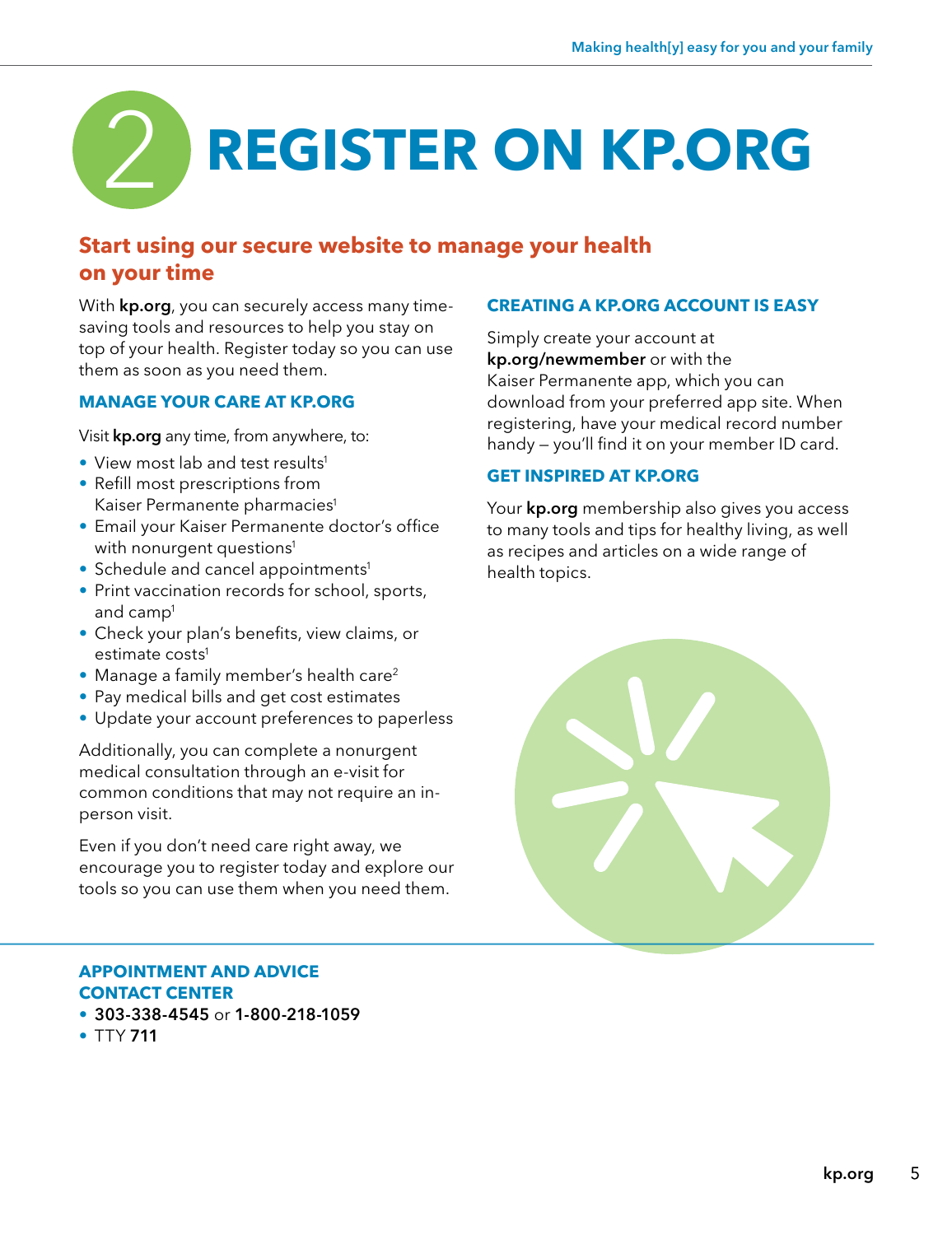# 3 **GET PRESCRIPTIONS**

# **We make it easy to get your prescriptions**

As a new member, we'll help you transition your prescriptions. Just call us or go online.

#### **TRANSITIONING BY PHONE OR ONLINE?**

To transition a prescription, please have the following information ready when you call or go online:

- Your Kaiser Permanente health record number
- The name and telephone number of your current pharmacy
- The name, strength, and directions for use of the prescribed medication
- The prescription number of the medication
- The name and phone number of the physician who prescribed the medication



You have many options for getting your prescriptions at Kaiser Permanente:

#### **IN PERSON**

Fill your prescription at any Kaiser Permanente medical office pharmacy. Eligible members can choose to use an affiliated pharmacy. Refer to [kp.org/locations](http://kp.org/locations) to find all pharmacies available to you.

#### **BY MAIL**<sup>3</sup>

Get your prescriptions delivered with no shipping costs. You can fill through the mobile app, by calling the pharmacy at a Kaiser Permanente medical office of your choice, or at [kp.org/rxrefill](http://kp.org/rxrefill).

#### **BY PHONE**

Each Kaiser Permanente medical office has a 24-hour refill phone number. You can find the number under Pharmacy Services on each medical office's page at [kp.org](http://kp.org).

Remember to contact us before you need a refill, as it can take 2 or more business days to transition your prescription.

#### **SAME-DAY/NEXT-DAY DELIVERY**

Request same-day/next-day delivery of your prescriptions for a flat fee. Simply call 1-888-626-0454 to check for eligibility. Same-day deliveries must be within a 15-mile radius of a participating pharmacy.



# **TRANSITION PRESCRIPTIONS BY PHONE**

Call us at 1-844-639-8657 (TTY 711), Monday through Friday, 8 a.m. to 5 p.m.



# **TRANSITION PRESCRIPTIONS ONLINE**

Go to [kp.org/newmember](http://kp.org/newmember) and follow the steps to transition your prescriptions online.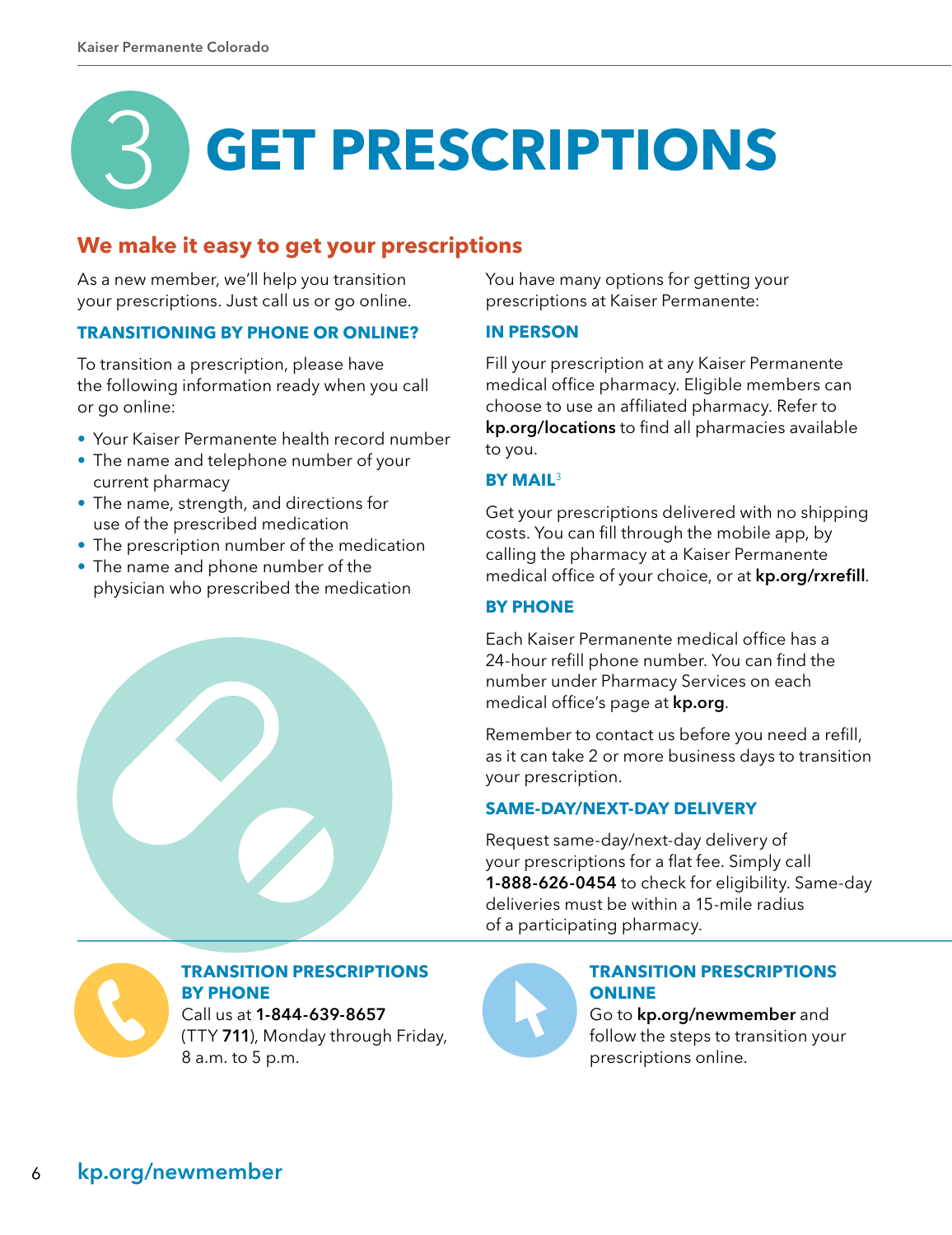# **GETTING CARE**

# **How care works at Kaiser Permanente**

We are an integrated care delivery system, which means all Kaiser Permanente primary care providers, specialists, and other care team members are connected to each other through one computer system called an electronic health record. They have instant access to your complete medical history—including prescriptions, X-rays, and lab and test results. This allows them to coordinate your care—so you don't have to!

# **KAISER PERMANENTE MEDICAL OFFICES**

At most Kaiser Permanente medical offices, you can see a doctor, fill a prescription, and have lab and imaging services done in the same place. You can get care from any Kaiser Permanente medical office in Colorado, including:

- Primary and specialty care
- Pharmacy, lab, and radiology services
- Vision and audiology services

Kaiser Permanente medical office hours vary by location. Visit [kp.org/locations](http://kp.org/locations) for department and specialty listings, as well as hours of operation.

Routine primary and pediatric care is provided by appointment only, but same-day appointments are often available. To schedule an appointment, call the Appointment and Advice Contact Center.



#### **APPOINTMENT AND ADVICE CONTACT CENTER**

- 303-338-4545 or 1-800-218-1059
- TTY 711

#### **MEMBER SERVICES**

Monday through Friday, from 8 a.m. to 6 p.m.

- 303-338-3800 or 1-800-632-9700
- TTY 711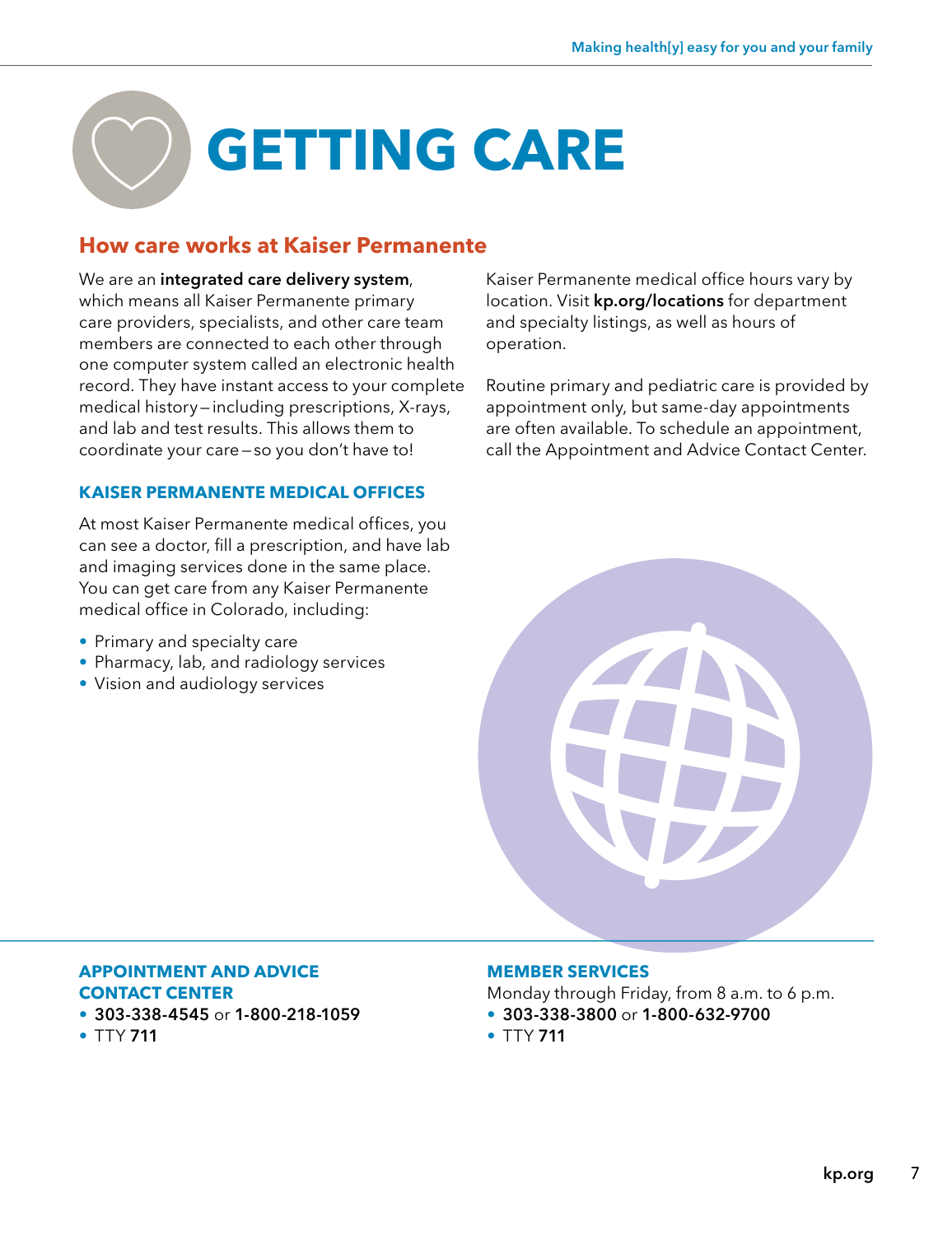#### **CARE OUTSIDE OF THE COLORADO SERVICE AREA**

If you're outside the service area, you still have many options for getting care:

- Online and mobile options (see page 10)
- Urgent and emergency care (covered anywhere in the world)
- Certain services at any Kaiser Permanente medical offices in the 7 states where Kaiser Permanente operates, as well as the District of Columbia (California, Hawaii, Washington, Oregon, Georgia, Maryland, Virginia)

Covered family members who live outside of any Kaiser Permanente service area (either in Colorado or another state without Kaiser Permanente providers) are covered for certain routine, continuing and follow-up care through our Out-of-Area Benefit.<sup>4</sup>

Call Member Services for questions about the Out-of-Area Benefit.

Planning for a trip? Let us help you plan for potential health care needs before your travel. Visit [kp.org/travel](http://kp.org/travel) or call 951-268-3900 (TTY 711) to learn what you need to know, to get claim forms for reimbursement after your trip, or for convenient care guidance.





#### **NEW MEDICAL OFFICES IN SOUTHERN COLORADO**

Premier Medical Offices now open in Colorado Springs



#### **AROUND THE WORLD**

You can get urgent and emergency care anywhere you travel.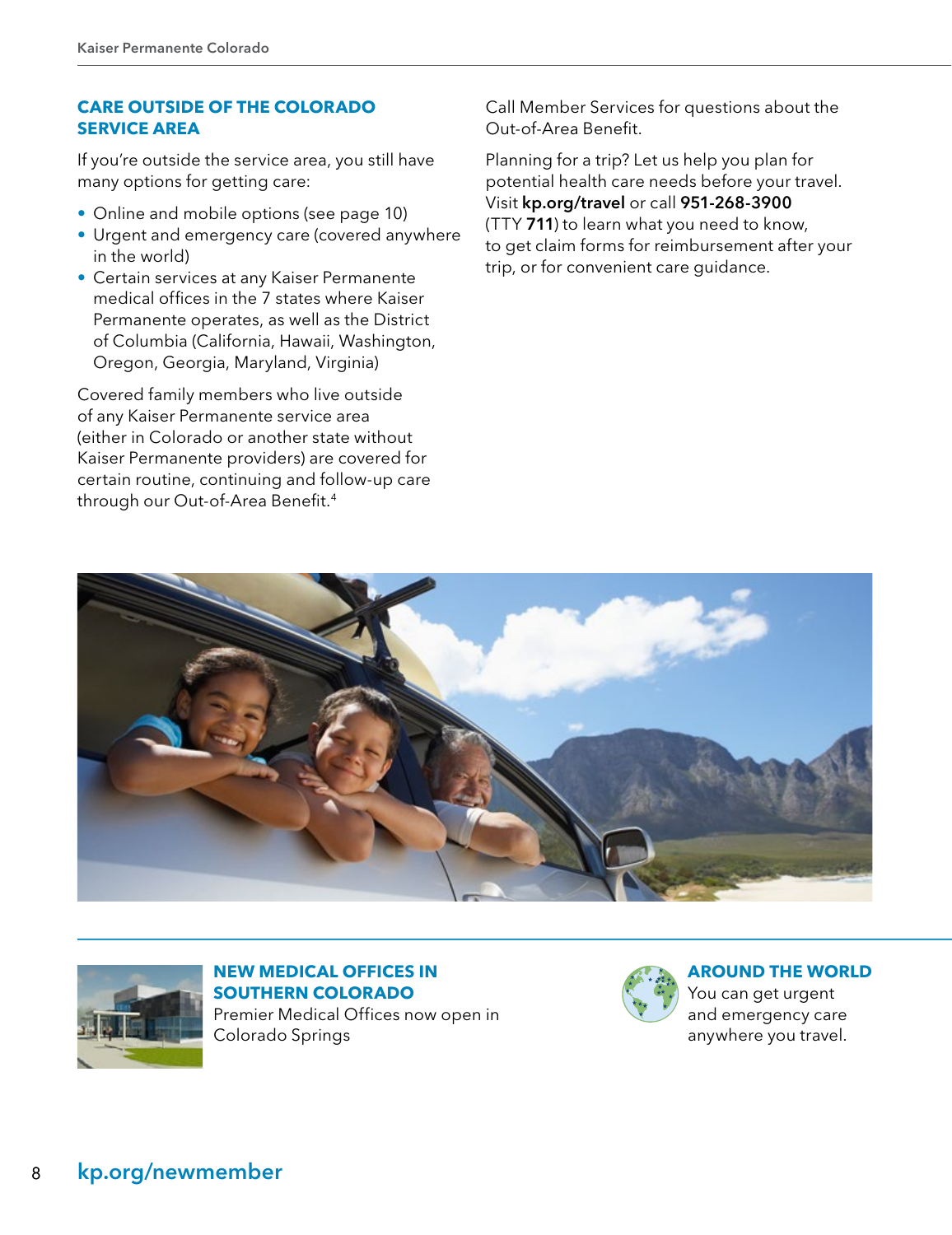

#### **APPOINTMENT AND ADVICE CONTACT CENTER**

Call 303-338-4545 or 1-800-218-1059 (TTY 711). For medical advice call any time, day or night. For appointments, call Monday through Friday, 6 a.m. to 7 p.m.

If you see a network provider, please contact that provider directly to schedule an appointment.

#### **MEMBER SERVICES CONTACT CENTER**

We're here to help. Call us with questions about your benefits and coverage or to request a copy of your Evidence of Coverage, Membership Agreement, or Certificate of Insurance, which have a complete list of the services covered in your plan.

# **Be informed**

Your Annual Notices Guide includes important information about quality, utilization management, and your member rights and responsibilities. You can view this guide at [kp.org/formsandpubs](http://kp.org/formsandpubs).

You can also view quality and utilization management information at [kp.org/quality](http://kp.org/quality,), and you can view your member rights and responsibilities in full at [kp.org/memberrights-co](http://kp.org/memberrights-co). For utilization management process or referral inquiries, call 1-877-895-2705 (TTY 711), Monday through Friday, 8:30 a.m. to 4:30 p.m. If you speak limited or no English, staff will provide a telephone interpreter to assist with utilization management questions, at no cost to you.

#### **APPOINTMENT AND ADVICE CONTACT CENTER**

- 303-338-4545 or 1-800-218-1059
- TTY 711

# **Resources for healthy living**

Take advantage of our wide variety of resources to help keep you informed, inspired, and feeling your best.

#### **[KP.ORG](http://kp.org) HEALTH & WELLNESS**

The Kaiser Permanente website is your health toolbox. Go to **[kp.org](http://kp.org)** to find information about:

- Health guides, classes, calculators, and tools
- Healthy recipes
- Health and drug encyclopedias
- Planning for travel and vaccinations for international travel
- Life care planning
- And more

#### **MONTHLY NEWSLETTER**

When you sign up on **[kp.org](http://kp.org)**, you'll automatically start getting our Partners in Health monthly newsletter by email. It has health tips, member stories, and updates on facilities and services.

#### **MEMBER SERVICES**

Monday through Friday, from 8 a.m. to 6 p.m.

- 303-338-3800 or 1-800-632-9700
- $TTY711$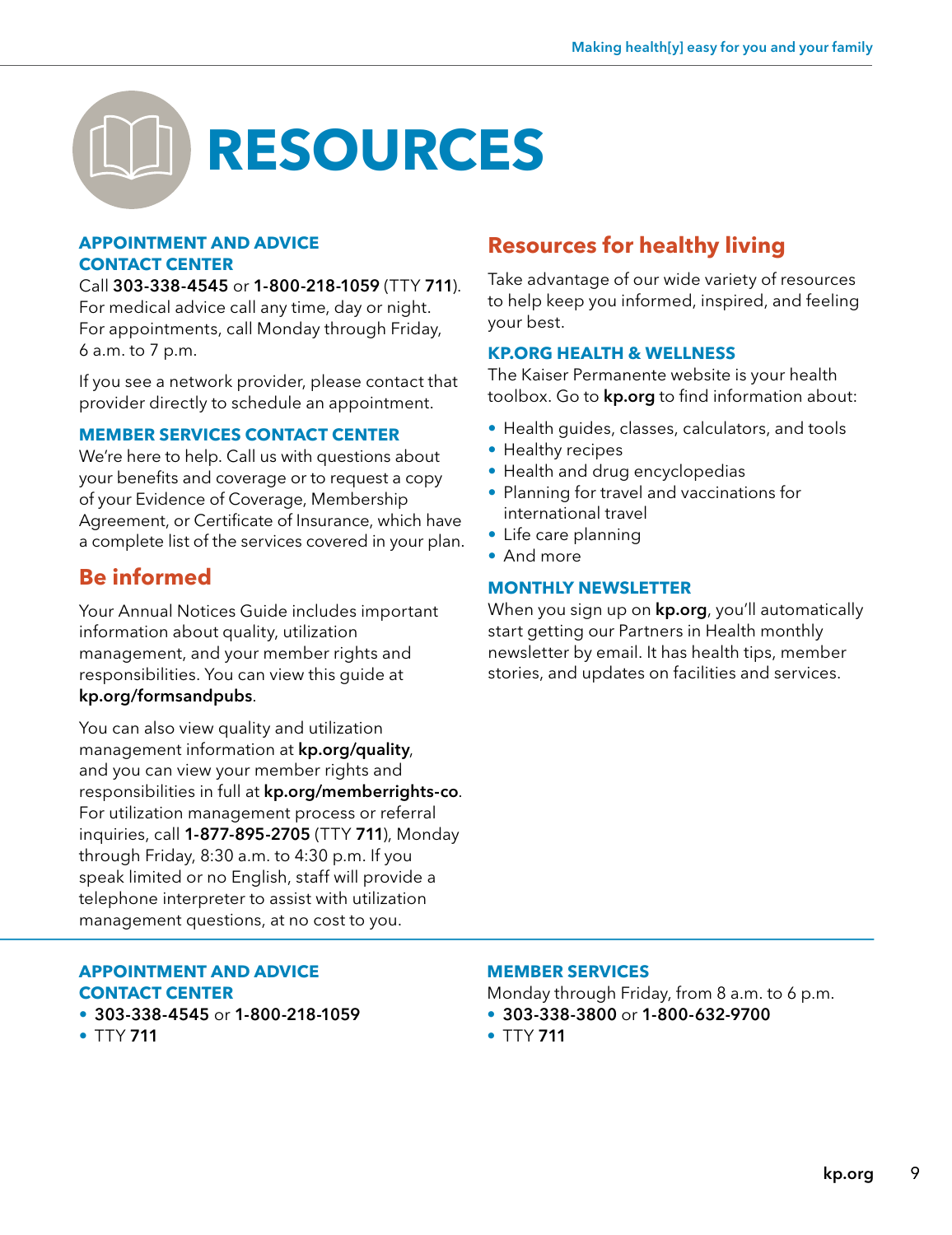# **CARE OPTIONS**



**At Kaiser Permanente, you have many ways to get care, including in-person, online, and by phone.** With most plans, there is no additional cost for phone and online care options. If you have questions about your benefits or cost of care:

- Review your Evidence of Coverage, Membership Agreement, or Certificate of Insurance at **[kp.org/eoc](http://kp.org/eoc)**
- Call Member Services at **303-338-3800** or **1-800-632-9700** (TTY **711**)
- Chat with a Financial Counselor online at **[kp.org](http://kp.org)** or call **303-338-3025** or **1-877-803-1929** (TTY **711**)

Chat, video, and phone services are offered at no additional cost for most health plans. For these services, some PPO or high deductible health plans are subject to a copayment, coinsurance or deductible first before being provided at no additional cost.

# **Online/mobile**

# **CHAT**

Chat with a Kaiser Permanente doctor from 6 a.m. to 10 p.m., 7 days a week. You can also chat with a pharmacist and financial counselor. Online chat is for routine and urgent medical advice. If needed, doctors will refer you for in-person care and order prescriptions.

# **E-MAIL**<sup>1</sup>

Get answers to non-urgent medical questions by emailing your doctor's office through our secure message center, typically within 24 hours.

# **E-VISIT**

Get a personalized care plan from a Kaiser Permanente nurse after filling out a brief questionnaire about your symptoms. The typical response time is within 4 hours.

# **SCHEDULED PHONE OR VIDEO VISITS**<sup>1</sup>

Schedule a video or phone visit with your Kaiser Permanente doctor or mental health provider for the same high-quality care as an in-person visit.

# **24/7 ADVICE**

You can call the Appointment and Advice Contact Center 24/7 if you need routine or urgent medical or mental health advice, or you need help choosing the right care option.

# **24/7, ON-DEMAND PHONE & VIDEO VISITS**

Visit with a doctor any time, day or night, by video or phone. Get routine or urgent medical advice, referrals, prescriptions and more.



#### **Routine Care**

Regular visits to your doctor for preventive screenings and checkups.



# **Specialty Care**

Services from doctors with training in specific areas of care, such as ob-gyn, dermatology, cardiology, mental health, and more.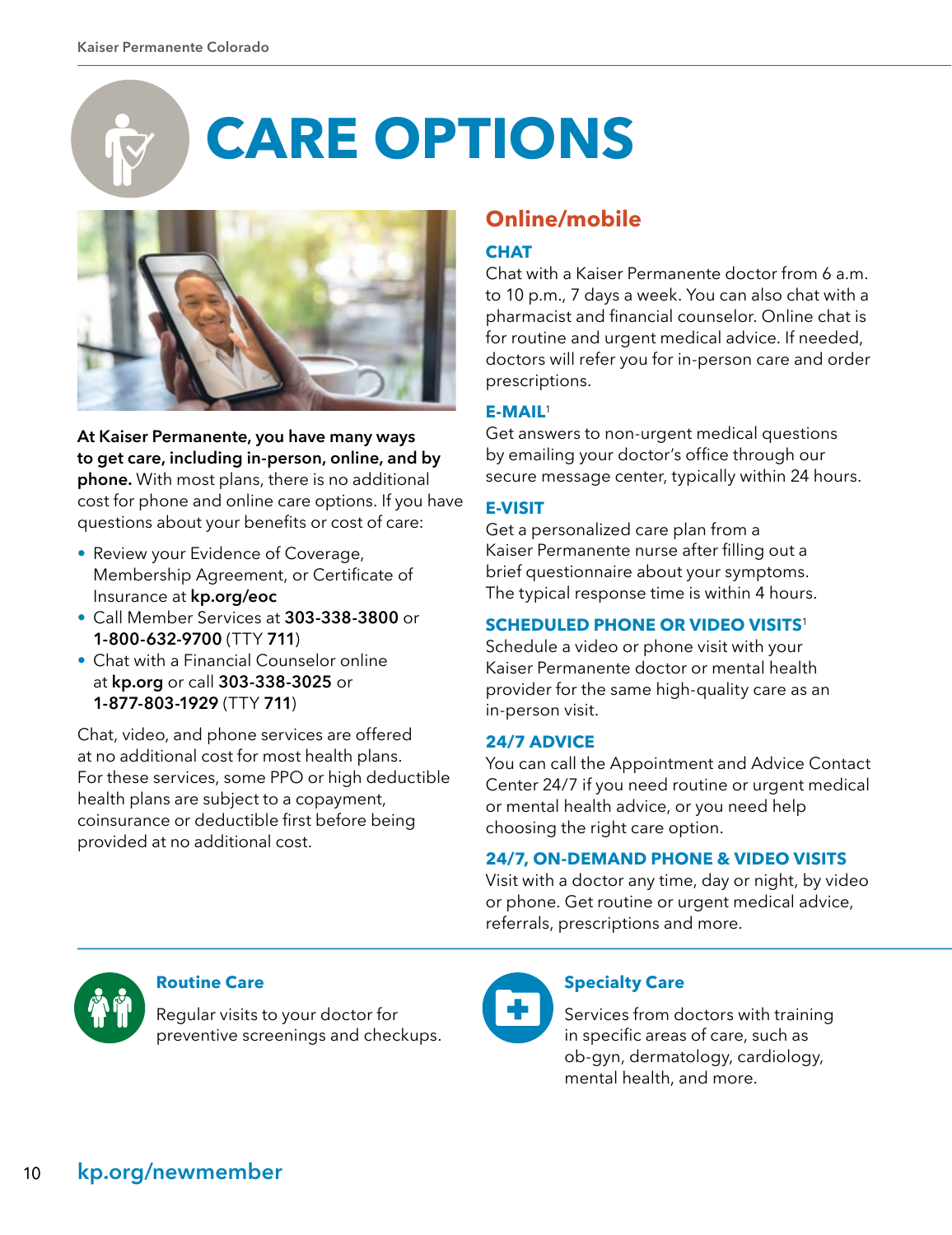# **In Person**

#### **DOCTOR'S VISIT**

See your primary care provider or a specialist. Schedule a visit through **[kp.org](http://kp.org)**, the mobile app, or the Appointment and Advice Contact Center.<sup>1</sup>

#### **MENTAL HEALTH SERVICES**

Get care for a wide range of mental health and addiction services, including treatment for depression, substance use, eating disorders, medication evaluation and management, and more.

To connect with a mental health care provider, call **303-471-7700** (TTY **711**), or toll free at **1-866-359-8299** (TTY **711**). Those who live in Southern Colorado can call **1-866-702-9026** (TTY **1-866-835-2755**).

#### **IN-PATIENT CARE**

If you require a scheduled hospitalization, your doctor will most likely refer you to one of many hospitals that are in-plan with Kaiser Permanente. See page 17 for a list of these hospitals.

#### **URGENT CARE**

For illnesses or injuries that require prompt attention but are not medical or psychiatric emergencies. This can include abdominal pain, asthma, cough, fever, sore throat, earaches, headaches, migraines, minor lacerations, ankle sprains, and other urgent conditions.

Kaiser Permanente urgent care centers at the Lakewood, Lone Tree, and Aurora Centrepoint Medical Offices offer evening, weekend, and holiday hours. Our providers can see patients of all ages and have access to your electronic medical record. Each location offers imaging, lab, and pharmacy services. See all Colorado urgent care locations on pages 13-14.

If you have an urgent care need, call us for advice. We can help you determine what type of care is most appropriate for your condition/ symptom or help you schedule an appointment, if appropriate. To get advice or schedule an appointment, call **303-338-4545** or **1-800-218-1059** (TTY **711**).

#### **Urgent Care At Home**

Members who live in Denver/Boulder area or Colorado Springs can also get in-home urgent care from DispatchHealth:

8 a.m. to 10 p.m., 7 days a week. Denver/Boulder area: **303-500-1518** Colorado Springs: **719-270-0805** TTY **711**

#### **EMERGENCY CARE**

When your health is in danger and you require immediate care. For example, if you feel like you are having a heart attack, have severe difficulty breathing, lose the ability to talk or to move one side of the body, develop slurred speech, experience a sudden change in consciousness, have serious wounds or injuries, or have a psychiatric emergency.

If you think you are experiencing an emergency medical condition, call **911** or, if time and safety permit, go to the nearest emergency room (see locations on pages 15-16). Your care will be covered. For a complete definition of an emergency medical condition, please refer to your Evidence of Coverage, Membership Agreement, or Certificate of Insurance at **[kp.org/eoc](http://kp.org/eoc)**.



#### **Kaiser Permanente offers medical financial counseling, including:**

- Price estimates for upcoming services and procedures
- Payment plan options
- General counseling or questions

Call Financial Counseling at **303-338-3025** or **1-877-803-1929** (TTY **711**), Monday-Friday, 8 a.m.-6 p.m.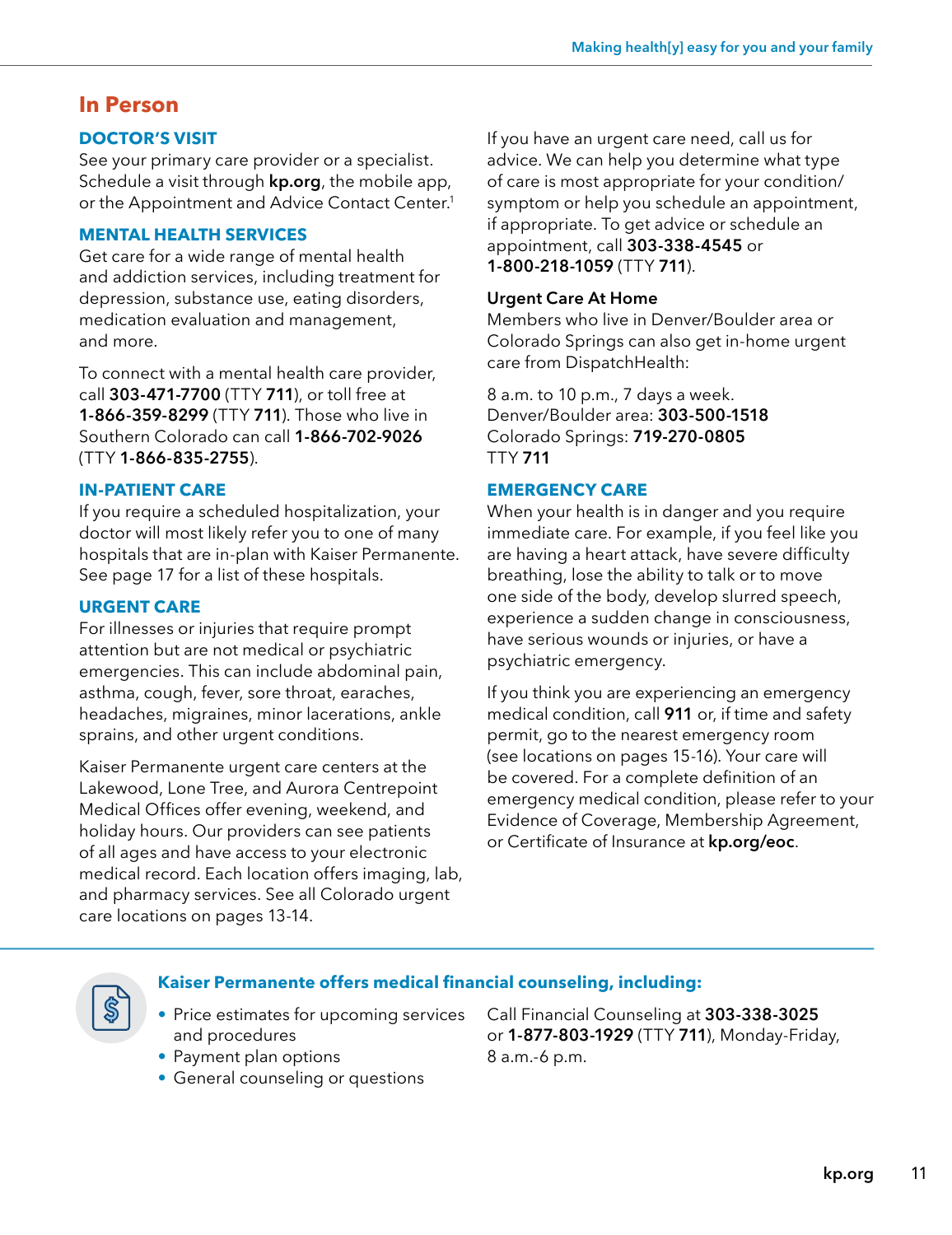# $\left(\begin{matrix} 1 \\ 1 \\ 1 \end{matrix}\right)$ **IN-PERSON CARE**



★ Indicates multiple facilities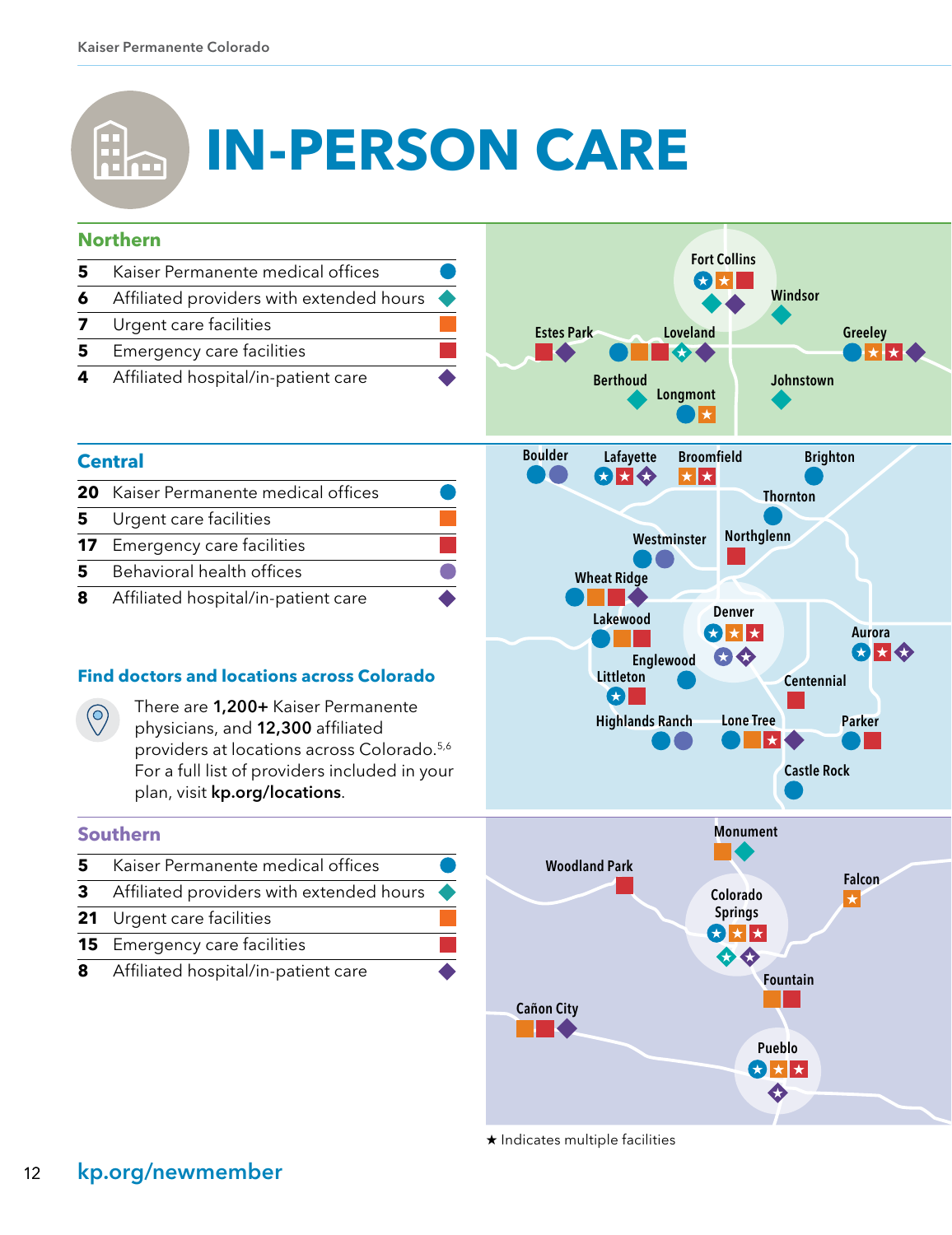#### Making health[y] easy for you and your family

# **Kaiser Permanente Medical Offices**

#### **Central**

#### **Aurora**

**Aurora Centrepoint** 14701 E. Exposition Ave. Aurora, CO 80012

**Smoky Hill**  16290 E. Quincy Ave. Aurora, CO 80015

#### **Boulder**

**Baseline**  580 Mohawk Drive Boulder, CO 80303

#### **Brighton**

**Brighton**  859 S. 4th Ave. Brighton, CO 80601

#### **Castle Rock**

**Castle Rock**  4318 Trail Boss Drive Castle Rock, CO 80104

#### **Centennial**

**Arapahoe**  5555 E. Arapahoe Road Centennial, CO 80122

#### **Denver**

**East Denver**  10400 E. Alameda Ave. Denver, CO 80247

**Franklin**  2045 Franklin St. Denver, CO 80205

**Midtown Med. Office Building** 1960 N. Ogden St. Denver, CO 80218

**Skyline**  1375 E. 20th Ave. Denver, CO 80205

#### **Englewood**

**Englewood**  2955 S. Broadway Englewood, CO 80113

#### **Highlands Ranch**

**Highlands Ranch**  9285 Hepburn St. Highlands Ranch, CO 80129

#### **Lafayette**

**Rock Creek**  280 Exempla Circle Lafayette, CO 80026

#### **Lakewood**

**Lakewood**  8383 W. Alameda Ave. Lakewood, CO 80226

**Ken Caryl**  7600 Shaffer Parkway Littleton, CO 80127

#### **Littleton Southwest**

5257 S. Wadsworth Blvd. Littleton, CO 80123

# **Lone Tree**

**Lone Tree**  10240 Park Meadows Drive Lone Tree, CO 80124

**Parker**

**Parker**  10168 Parkglenn Way Parker, CO 80138

#### **Westminster**

**Hidden Lake**  7701 Sheridan Blvd. Westminster, CO 80003

#### **Westminster**

11245 Huron St. Westminster, CO 80234

#### **Wheat Ridge**

**Wheat Ridge**  4803 Ward Road Wheat Ridge, CO 80033

#### **Northern**

#### **Fort Collins**

**Fort Collins**  2950 E. Harmony Road, Suite 190 Fort Collins, CO 80528

**Spring Creek**  1136 E. Stuart St., Building 3, Suite 200 Fort Collins, CO 80525

#### **Greeley**

**Greeley**  2429 35th Ave. Greeley, CO 80634

#### **Longmont**

**Longmont**  2345 Bent Way Longmont, CO 80503

#### **Loveland**

**Loveland**  4901 Thompson Parkway Loveland, CO 80534-6426

#### **Southern**

#### **Colorado Springs**

**Briargate**  4105 Briargate Parkway, Suite 125 Colorado Springs, CO 80920

#### **Parkside**

215 Parkside Drive Colorado Springs, CO 80910

**Premier**  3920 North Union Blvd. Colorado Springs, CO 80907

# **Pueblo**

**Acero**  2625 W. Pueblo Blvd. Pueblo, CO 81004

**Pueblo North** 

3670 Parker Blvd., Suite 200 Pueblo, CO 81008

# **Urgent Care**

If you have an urgent care need, call us for advice. We can help you determine what type of care is most appropriate or help you schedule an appointment, if appropriate. Call 303-338-4545 or 1-800-218-1059 (TTY 711).

#### **Central**

#### **Aurora**

**Aurora Centrepoint Medical Offices**  14701 E. Exposition Ave. Aurora, CO 80012

#### **Lakewood**

**Lakewood Medical Offices**  8383 W. Alameda Ave. Lakewood, CO 80226

#### **Lone Tree**

**Lone Tree Medical Offices**  10240 Park Meadows Drive Lone Tree, CO 80124

**Pediatric care (only) available at the following facilities**

**Children's Hospital Colorado North Campus, Broomfield**  469 W. State Highway 7 Broomfield, CO 80023 **720-777-1340**

**Children's Hospital Colorado, Wheat Ridge**  3455 N. Lutheran Parkway, Suite 230 Wheat Ridge, CO 80033 **720-777-1370**

#### **Urgent Care at Home**

DispatchHealth delivers high-quality health care to your home. Available 7 days a week, from 8 a.m.-10 p.m., **303-500-1518** (TTY **711**)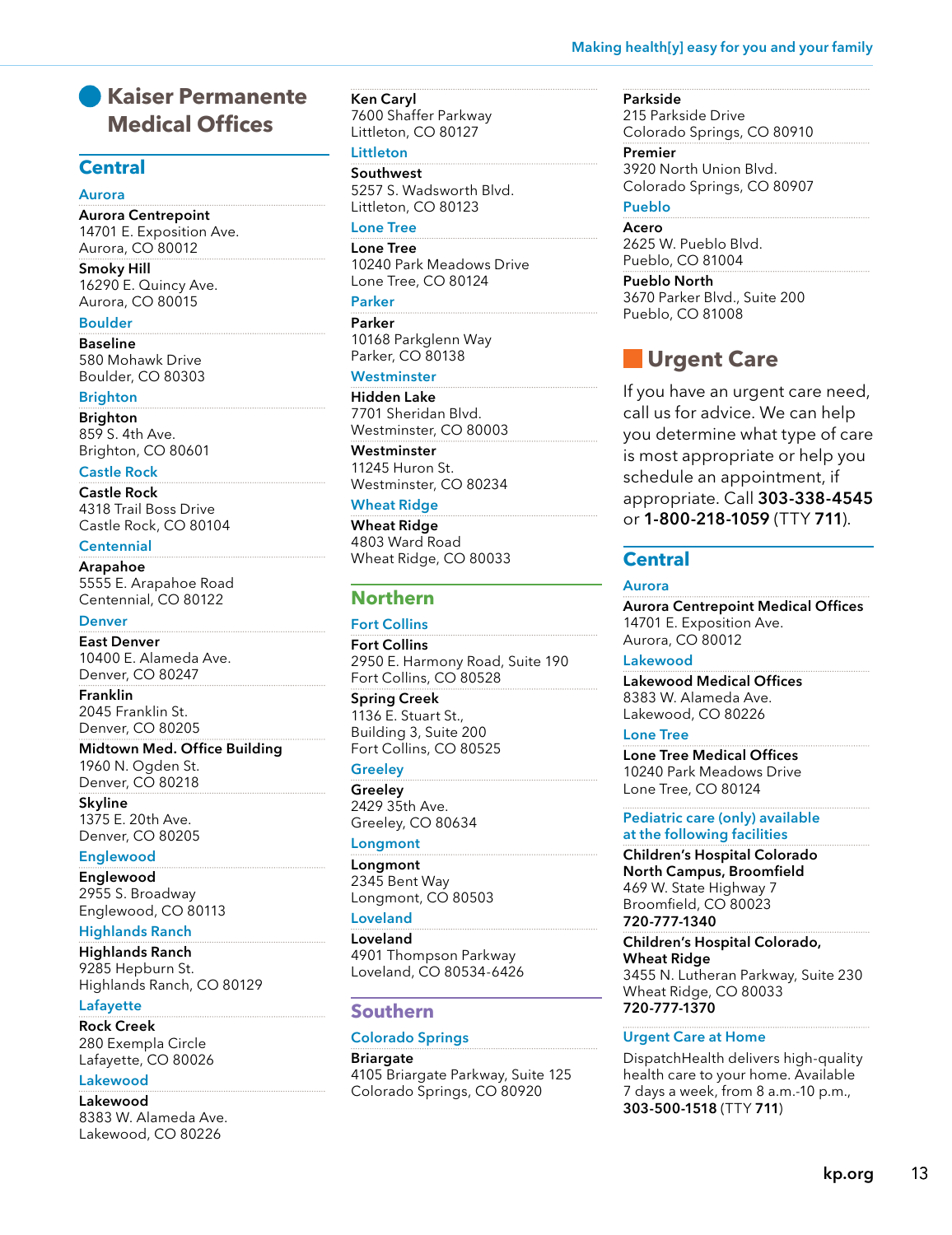# **Northern**

#### **Fort Collins**

**Banner Urgent Care** 3617 S. College Ave., Suite C Fort Collins, CO 80525 **970-821-**1**500**

**HealthCare Clinic of Fort Collins**  1721 W. Harmony Road, #102 Fort Collins, CO 80526 **970-223-1999**

#### **Greeley**

**Banner Urgent Care** 2015 35th Ave. Greeley, CO 80634 **970-810-4155**

**NextCare Urgent Care**  1011 39th Ave Suite A Greeley, CO 80634 **970-351-8181**

#### **Loveland**

**Banner Health Clinic— Skyline Urgent Care**  2555 E. 13th St., Suite 110 Loveland, CO 80537 **970-820-4264** 

#### **Longmont**

**NextCare Urgent Care** 2144 Main St., Suite 8 Longmont, CO 80501 **303-772-0041**

**UCHealth Urgent Care—Main Street**  2101 Main Street Longmont, CO 80501 **720-745-8030**

#### **Southern**

#### **Cañon City**

**Centura Health Urgent Care** 3245 East US Highway 50, Unit E Canon City, CO 81212 **719-285-2888**

#### **Colorado Springs**

**Alliance Urgent Care7** 9320 Grand Cordera Parkway, Suite 100 Colorado Springs, CO 80924 **719-282-6337**

**Centura Health Urgent Care**  3027 N. Circle Drive Colorado Springs, CO 80909 **719-776-3216**

**Centura Health Urgent Care Broadmoor**

1263 Lake Plaza Drive, Suite 120 Colorado Springs, CO 80906 **719-776-3330**

**Centura Health Urgent Care Powers Pointe**  5607 Barnes Road, Suite 140

Colorado Springs, CO 80917 **719-776-3750**

**Concentra Urgent Care7** 2322 S. Academy Blvd. Colorado Springs, CO 80916 **719-390-1727**

**Concentra Urgent Care7** 5320 Mark Dabling Blvd. Building 7, Suite 100 Colorado Springs, CO 80918 **719-592-1584**

**Concentra Urgent Care7** 4083 Austin Bluffs Parkway Colorado Springs, CO 80918 **719-594-0046**

**Concentra Urgent Care7** 402 W. Bijou St. Colorado Springs, CO 80905 **719-302-6942**

**UCHealth Urgent Care7** 1035 Garden of the Gods Road, Suite 120 Colorado Springs, CO 80907 **719-329-1000**

**UCHealth Urgent Care7** 4323 Integrity Center Point Colorado Springs, CO 80917 **719-591-2558**

**UCHealth Urgent Care7** 2767 Janitell Road Colorado Springs, CO 80906 **719-365-2888**

**UCHealth Urgent Care7** 13445 Voyager Parkway Colorado Springs, CO 80921 **719-219-0333**

#### **Urgent Care at Home**

DispatchHealth delivers high-quality health care to your home. Available 7 days a week, from 8 a.m.-10 p.m., 719-270-0805 (TTY 711).

#### **Falcon**

**Falcon Urgent Care7** 7475 McLaughlin Road Falcon, CO 80831 **719-495-9994**

**UCHealth Urgent Care7** 11605 Meridian Market View, Suite 184 Falcon, CO 80831 **719-364-9560**

#### **Fountain**

**Centura Health Urgent Care Fountain**  7955 Fountain Mesa Rd Fountain, CO 80817 **719-776-3737**

#### **Monument**

**Centura Health Urgent Care— Tri Lakes** 17230 Jackson Creek Parkway, Suite 120 Monument, CO 80132 **719-571-7070**

#### **Pueblo**

**Concentra Urgent Care7** 4117 N. Elizabeth St. Pueblo, CO 81008 **719-545-0788**

**Southern Colorado Clinic, PC** 3676 Parker Blvd., Suite 220 Pueblo, CO 81008 **719-553-2208**

**Southern Colorado Clinic, PC** 3937 Ivywood Lane Pueblo, CO 81005 **719-553-0111**

**Southern Colorado Clinic, PC**  109 S Burlington Dr. Pueblo West, CO 81007 **719-553-2200**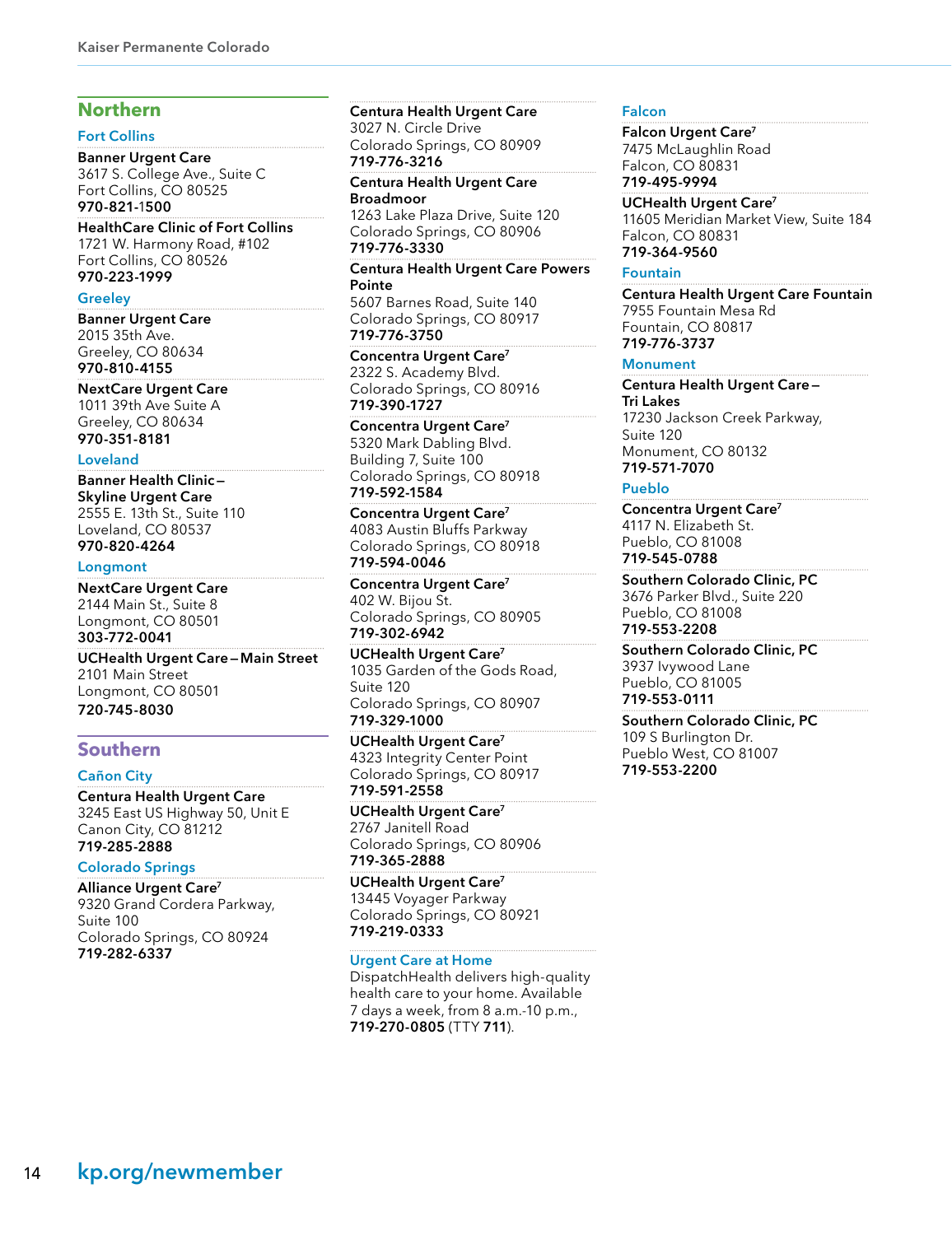# **Emergency Care**

If you think you are experiencing an emergency medical condition, call **911** or, if time and safety permit, go to the nearest emergency room. Your care will be covered. For a complete definition of an emergency medical condition, please refer to your Evidence of Coverage, Membership Agreement, or Certificate of Insurance.

#### **Central**

#### **Aurora**

**HealthONE The Medical Center of Aurora-South Campus** 1501 S. Potomac St. Aurora, CO 80012

#### **Centennial**

**HealthONE Centennial Medical Plaza ER**  14200 E. Arapahoe Road Centennial, CO 80112

#### **Denver**

**HealthONE Presbyterian/ St. Luke's Medical Center** 1719 E. 19th Ave. Denver, CO 80218

#### **SCL Health Saint Joseph Hospital**  1375 E. 19th Ave. Denver, CO 80218

#### **Englewood**

**HealthONE Swedish Medical Center**  501 E. Hampden Ave. Englewood, CO 80113

#### **Lafayette**

**SCL Health Good Samaritan Medical Center** 200 Exempla Circle Lafayette, CO 80026

#### **Lakewood**

**HealthONE Swedish Belmar ER** 260 S. Wadsworth Blvd. Lakewood, CO 80226

#### **Littleton**

**HealthONE Swedish Southwest ER** 6196 S. Ammons Way Littleton, CO 80123

#### **Lone Tree**

**HealthONE Sky Ridge Medical Center**  10101 RidgeGate Parkway Lone Tree, CO 80124

#### **Northglenn**

**SCL Health Saint Joseph Emergency Northglenn** 11900 Grant St. Northglenn, CO 80233

#### **Parker**

**HealthONE Sky Ridge South Parker ER**  12223 Pine Bluffs Way Parker, CO 80134

#### **Thornton**

**HealthONE North Suburban Northeast ER** 12793 Holly St. Thornton, CO 80241

#### **Wheat Ridge**

**SCL Health Lutheran Medical Center**  8300 W. 38th Ave Wheat Ridge, CO 80033

#### **Pediatric care (only) available at the following facilities**

**Children's Hospital Colorado Anschutz Medical Campus**  13123 E. 16th Ave. Aurora, CO 80045

#### **Children's Hospital North Campus**

469 W. State Highway 7 Broomfield, CO 80023 **720-777-1340**

#### **Rocky Mountain**

**Hospital for Children**  2001 N. High St. Denver, CO 80205

#### **HealthONE Sky Ridge Medical Center**

**Pediatric ER**  10101 Ridgegate Parkway Lone Tree, CO 80124 **720-225-5439**

#### **Northern**

#### **Estes Park**

**Estes Park Medical Center** 555 Prospect Ave. Estes Park, CO 80517 **970-586-2317**

#### **Fort Collins**

**Banner Fort Collins Medical Center**  4700 Lady Moon Drive Fort Collins, CO 80528 **970-821-4000**

#### **Greeley**

**Banner North Colorado Emergency Care**  2000 70th Ave. Greeley, CO 80634 **970-810-2636** 

**Banner North Colorado Medical Center**  1801 16th St. Greeley, CO 80631 **970-810-4121**

#### **Loveland**

**Banner McKee Medical Center**  2000 N. Boise Ave. Loveland, CO 80538 **970-820-4640**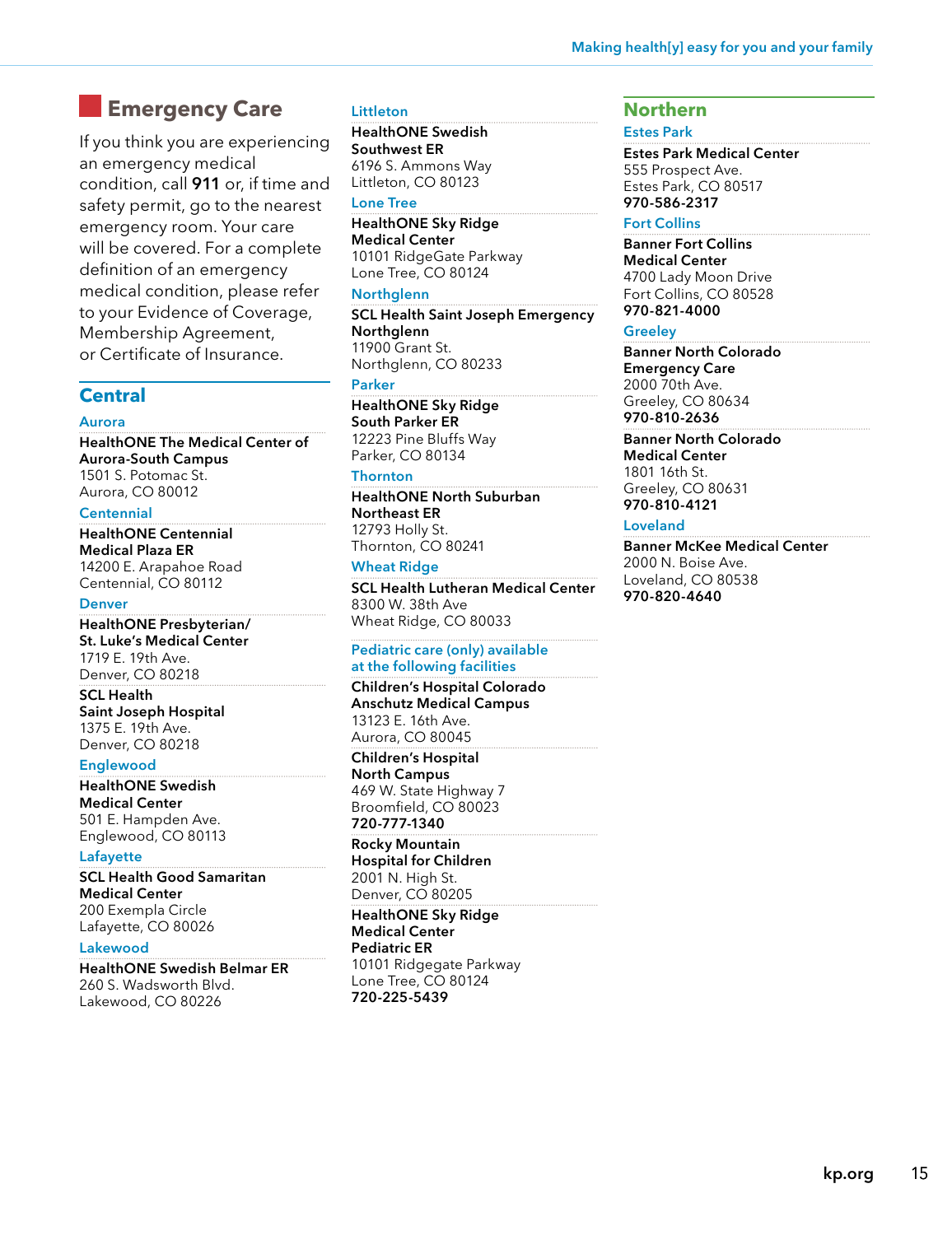#### **Southern**

#### **Cañon City**

**St. Thomas More Hospital** 1338 Phay Ave. Cañon City, CO 81212 **719-285-2000**

#### **Colorado Springs**

**Children's Hospital Colorado, Colorado Springs7**  4090 Briargate Parkway Colorado Springs, CO 80920 **719-305-1234**

**Penrose Hospital8** 2222 N. Nevada Ave. Colorado Springs, CO 80907 **719-776-5000**

**St. Francis Medical Center8** 6001 E. Woodmen Road Colorado Springs, CO 80923 **719-571-5000**

**UCHealth ER7** 3790 E. Woodmen Road Colorado Springs, CO 80920 **719-264-5080**

**UCHealth Memorial Hospital Central7** 1400 E. Boulder St. Colorado Springs, CO 80909 **719-365-6820**

**UCHealth Memorial Hospital North7** 4050 Briargate Parkway Colorado Springs, CO 80920 **719-364-3368**

**UCHealth ER7** 13510 Meadowgrass Drive

Colorado Springs, CO 80921 **719-487-2060**

**UCHealth ER7** 2770 N. Powers Blvd. Colorado Springs, CO 80922 **719-638-3000**

**UCHealth Grandview Hospital7** 5623 Pulpit Peak View Colorado Springs, CO 80918 **719-272-3600**

#### **Fountain**

**UCHealth ER7** 7890 Fountain Mesa Ridge Fountain, CO 80817 **719-390-2680**

**Pueblo**

**Parkview Medical Center** 400 W. 16th St. Pueblo, CO 81003 **719-584-4000**

**Parkview—Pueblo West Emergency Services** 899 E. Industrial Blvd. Pueblo West, CO 81007 **719-288-2100**

**St. Mary-Corwin Medical Center** 1008 Minnequa Ave. Pueblo, CO 81004 **719-557-4000**

#### **Woodland Park**

**UCHealth Pikes Peak Regional Hospital7** 16420 W. U.S. Highway 24 Woodland Park, CO 80863 **719-687-9999**



from Affiliated Providers

#### **Northern**

#### **Berthoud**

**Banner Health Clinic—Berthoud** 401 10th Street Berthoud, CO 80513 **970-532-4910**

#### **Fort Collins**

**Banner Health Clinic—Family Practice**  702A W. Drake Road Fort Collins, CO 80526 **970-821-4600** 

#### **Johnstown**

**Banner Health Clinic—Family Practice**  222 Johnstown Center Drive Johnstown, CO 80534 **970-587-4974**

#### **Loveland**

**Banner Health Clinic— Southwest Loveland**  1230 14th St. SW Loveland, CO 80537 **970-820-3999** 

**Banner Health Clinic—Columbine** 2701 Madison Square Drive Loveland, CO 80537 **970-820-5000**

#### **Windsor**

**Banner Health Clinic—Windsor**  1300 Main St. Windsor, CO 80550 **970-686-5646**

#### **Southern**

#### **Colorado Springs**

**Optum Medical Group (DaVita)7** 1633 Medical Center Point Colorado Springs, CO 80907 **719-636-2999**

**Optum Medical Group (DaVita)7** 600 S. 21st St. Colorado Springs, CO 80903 **719-635-5900**

#### **Monument**

**Optum Medical Group (DaVita)7**  15909 Jackson Creek Parkway Monument, CO 80132 **719-488-9933**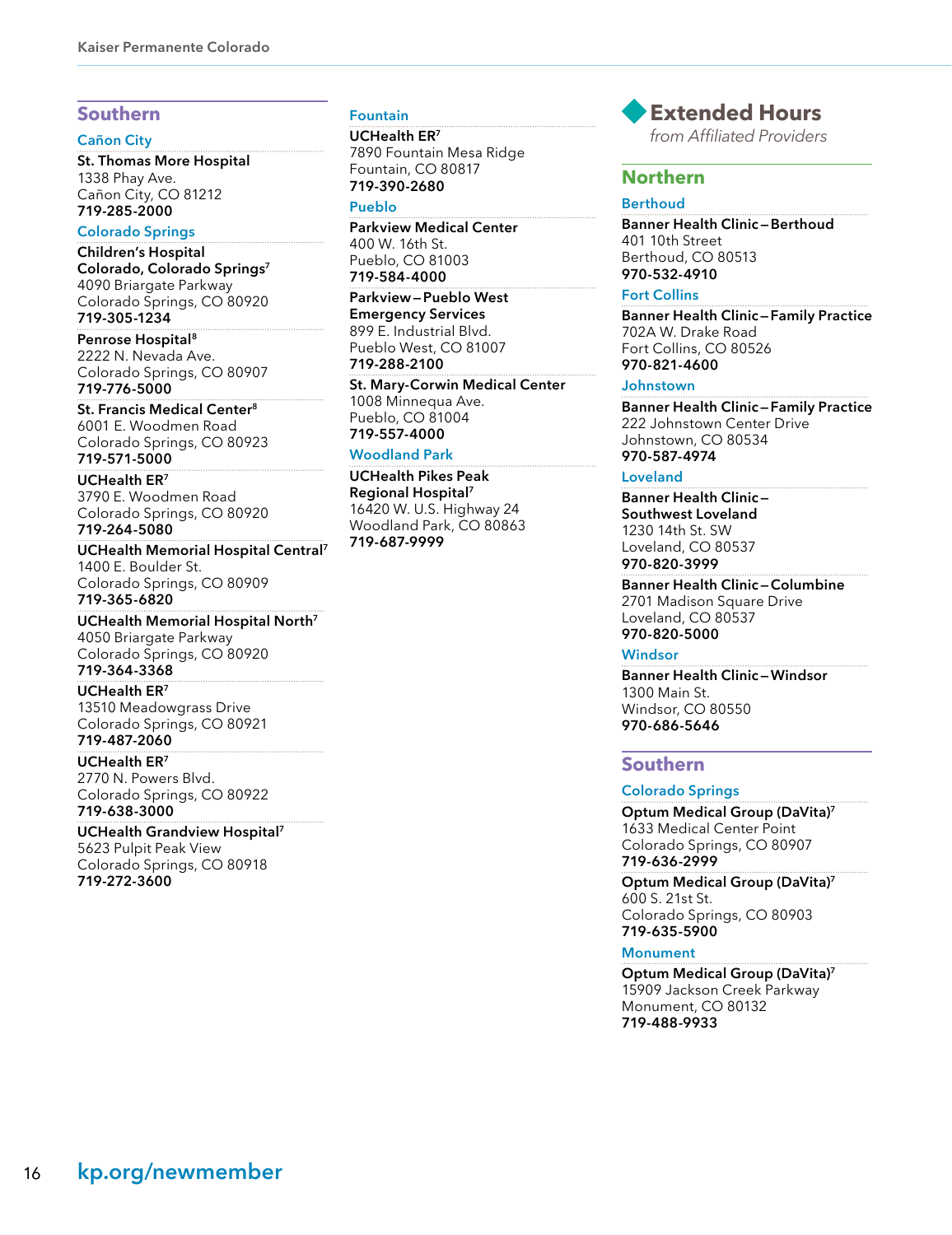# **Behavioral Health**

# **Central**

To schedule an appointment, call our Behavioral Health Access Center at **303-471-7700** (TTY **711**), Monday through Friday, 8:30 a.m. to 5 p.m.

#### **Boulder**

**Baseline Behavioral Health** 580 Mohawk Drive Boulder, CO 80303

#### **Denver**

**Highline Behavioral Health** 10350 E. Dakota Ave. Denver, CO 80247 Entrance located on east side of building

#### **Skyline Medical Offices** 1375 E. 20th Ave. Denver, CO 80205

#### **Highlands Ranch**

**Ridgeline Behavioral Health Center**  9139 S. Ridgeline Blvd. Highlands Ranch, CO 80129

#### **Westminster**

**Hidden Lake Behavioral Health**  7701 Sheridan Blvd. Westminster, CO 80003

# **Northern**

Call the Kaiser Permanente Behavioral Health Access Center at **1-866-359-8299** (TTY **711**), Monday through Friday, 8:30 a.m. to 5 p.m., for assistance.

#### **Southern**

Call Beacon Health Options at 1-866-702-9026 (TTY 1-866-835-2755),

anytime, day or night for behavioral health and chemical dependency services.

# **In-patient Hospital Care**

If you require a scheduled hospitalization, your doctor will most likely refer you to one of the following in-plan hospitals. For questions about your hospital admission copayment, deductible, or coinsurance, please review your Evidence of Coverage, Membership Agreement, or Certificate of Insurance. See pages 15-16 for hospital addresses.

# **Central**

#### **Aurora**

Children's Hospital Colorado Anschuz Medical Campus HealthONE The Medical Center of Aurora **Lone Tree**

HealthONE Sky Ridge Medical Center **Denver**

HealthONE Swedish Medical Center Rocky Mountain Hospital for Children SCL Health Saint Joseph Hospital—Denver

#### **Lafayette**

SCL Health Good Samaritan Medical Center

#### **Wheat Ridge**

SCL Health Lutheran Medical Center

#### **Northern**

#### **Estes Park**

Estes Park Medical Center

#### **Fort Collins**

Banner Fort Collins Medical Center

#### **Loveland**

Banner McKee Medical Center

#### **Greeley**

Banner North Colorado Medical Center

#### **Southern**

#### **Cañon City**

St. Thomas More Hospital

#### **Colorado Springs**

Children's Hospital Colorado, Colorado Springs<sup>7</sup> Penrose Hospital<sup>8</sup> St. Francis Medical Center<sup>8</sup> UCHealth Memorial Hospital Central7 UCHealth Memorial Hospital North7 **Pueblo**

Parkview Medical Center St. Mary-Corwin Medical Center

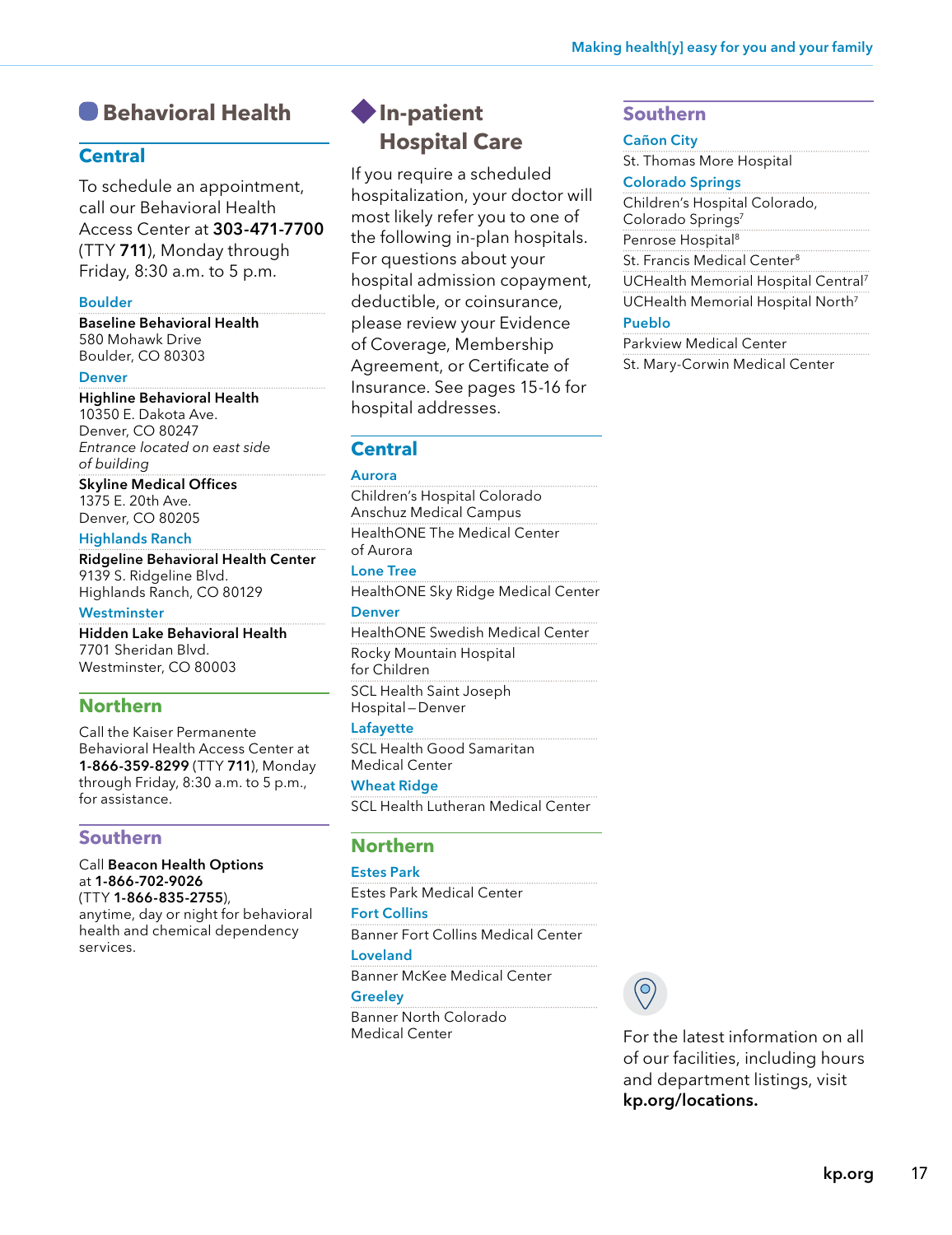# **Notices and references**

# **Nondiscrimination Notice**

Kaiser Foundation Health Plan of Colorado (Kaiser Health Plan) complies with applicable federal civil rights laws and does not discriminate on the basis of race, color, national origin, age, disability, or sex. Kaiser Health Plan does not exclude people or treat them differently because of race, color, national origin, age, disability, or sex. We also:

- Provide no-cost aids and services to people with disabilities to communicate effectively with us, such as:
	- Qualified sign language interpreters
	- Written information in other formats, such as large print, audio, and accessible electronic formats
- Provide no-cost language services to people whose primary language is not English, such as:
	- Qualified interpreters
	- Information written in other languages

If you need these services, call 1-800-632-9700 (TTY 711).

If you believe that Kaiser Health Plan has failed to provide these services or discriminated in another way on the basis of race, color, national origin, age, disability, or sex, you can file a grievance by mail at: Customer Experience Department, Attn: Kaiser Permanente Civil Rights Coordinator, 2500 S. Havana St., Aurora, CO 80014, or by phone at Member Services: 1-800-632-9700.

You can also file a civil rights complaint with the U.S. Department of Health and Human Services, Office for Civil Rights electronically through the Office for Civil Rights Complaint Portal, available at **[ocrportal.hhs.gov](http://ocrportal.hhs.gov)**, or by mail or phone at: U.S. Department of Health and Human Services, 200 Independence Ave. SW, Room 509F, HHH Building, Washington, DC 20201, 1-800-368-1019, 1-800-537-7697 (TDD). Complaint forms are available at [hhs.gov/ocr/filing-with-ocr](http://hhs.gov/ocr/filing-with-ocr).

# **Help in Your Language**

Attention: If you speak English, language assistance services, free of charge, are available to you. Call 1-800-632-9700 (TTY 711).

**አማርኛ** (Amharic) **ማስታወሻ**: የሚናገሩት ቋንቋ ኣማርኛ ከሆነ የትርጉም እርዳታ ድርጅቶች፣ በነጻ ሊያግዝዎት ተዘጋጀተዋል፡ ወደ ሚከተለው ቁጥር ይደውሉ 1-800-632-9700 (TTY 711).

#### **العربية**(Arabic (**ملحوظة:**

إذا كنت تتحدث العربية، فإن خدمات املساعدة اللغوية تتوافر لك باملجان. اتصل برقم **1-800-632-9700** (TTY 711(

**Ɓǎsɔ́ ɔ̀ Wù ɖù** (Bassa) **Dè ɖɛ nìà kɛ dyéɖé gbo**: O jǔ ké m̀Ɓàsɔ́ɔ̀-wùḍù-po-nyɔ̀ jǔ ní, nìí, à wuḍu kà kò ɖò po-poɔ̀ ɓɛ́ìn m̀gbo kpáa. Ɖá 1-800-632-9700 (TTY 711)

中文 (Chinese) 注意:如果您使用繁體中文,您可以 免費獲得語言援助服務。請致電 1-800-632-9700 (TTY 711) 。

فارسی (Farsi) توجه:<br>اگر به زبان فارسی گفتگو می کنید، تسهیلات زبانی<br>بصورت رایگان برای شما فراهم می پاشد.با 1-800-632-9700 (TTY 711(Tتماس بگریید.

#### Français (French) ATTENTION:

Si vous parlez français, des services d'aide linguistique vous sont proposés gratuitement. Appelez le 1-800-632-9700 (TTY 711).

Deutsch (German) ACHTUNG: Wenn Sie Deutsch sprechen, stehen Ihnen kostenlos sprachliche Hilfsdienstleistungen zur Verfügung. Rufnummer: 1-800-632-9700 (TTY 711).

Igbo (Igbo) NRUBAMA: O buru na i na asu Igbo, ọrụ enyemaka asụsụ, n'efu, dịịrị gị. Kpọọ 1-800-632-9700 (TTY 711).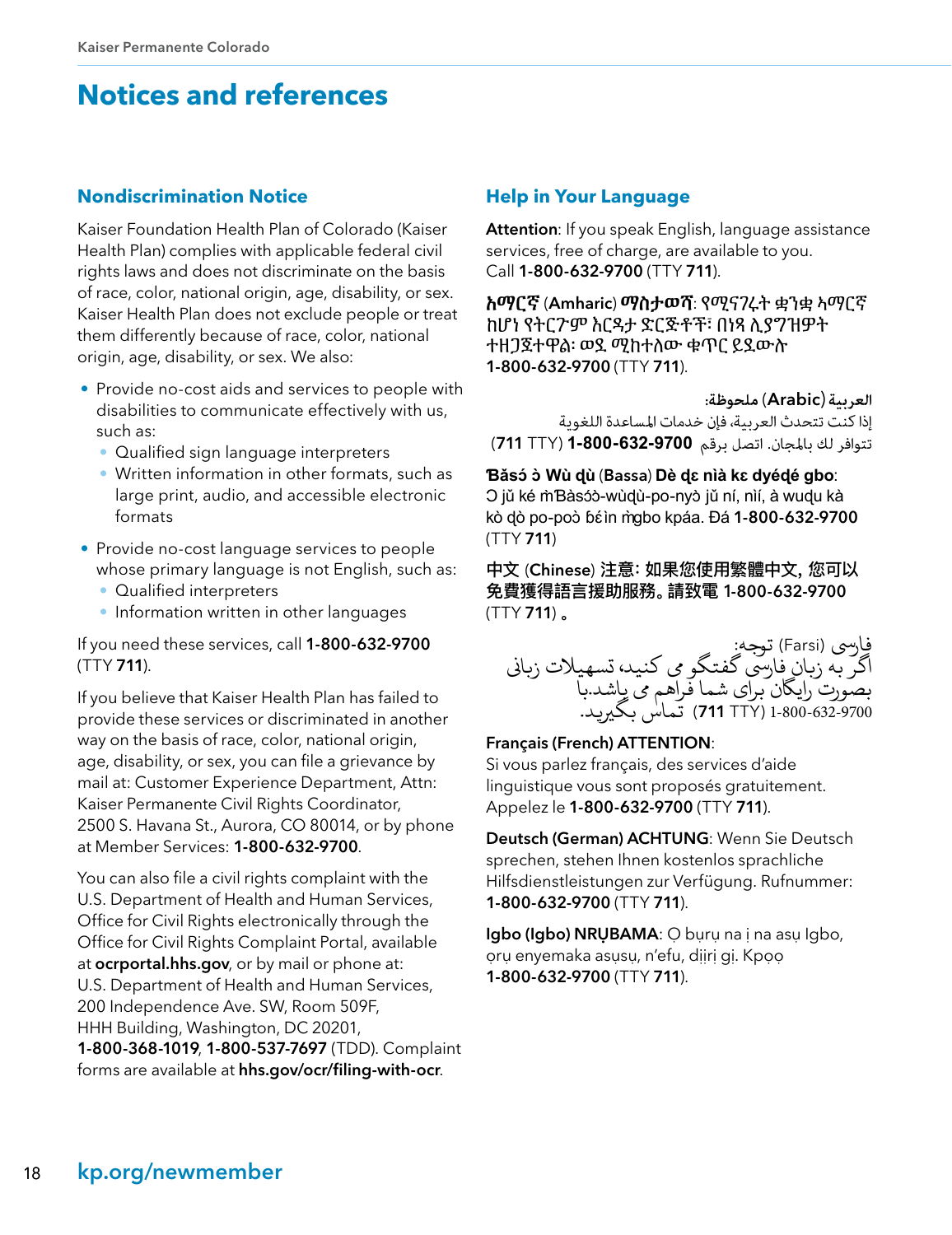日本語 (Japanese) 注意事項:日本語を話さる場合、無 料の言語支援をご利用いただけます。1-800-632-9700 (TTY 711)まで、お電話にてご連絡ください。

**한국어** (Korean) **주의**: 한국어를 사용하시는 경우, 언어 지원 서비스를 무료로이용 하실 수 있습니다. 1-800-632-9700 (TTY 711) 번으로 전화해 주십시오.

Naabeehó (Navajo) Díí baa akó nínízin:

Díí saad bee yáníłti'go Diné Bizaad, saad bee áká'ánída'áwo'déé', t'áá jiik'eh, éí ná hól ó, koj i' hódíílnih 1-800-632-9700 (TTY 711).

**नेपाली (Nepali) ध्यान दिनुहोस्** : तपा्ले नेपाली बोल्नुहुन्छ भने तपा को ननमतत भाषा सहायता सेवाह न शूलक पमा उपलब्ध छ । **1-800-632-9700** (TTY **711**) फोन गनहोस ।

# Afaan Oromoo (Oromo) XIYYEEFFANNAA:

Afaan dubbattu Oroomiffa, tajaajila gargaarsa afaanii, kanfaltiidhaan ala, ni argama. Bilbilaa 1-800-632-9700 (TTY 711).

Pусский (Russian) ВНИМАНИЕ:

eсли вы говорите на русском языке, то вам доступны бесплатные услуги перевода. Звоните 1-800-632-9700 (TTY 711).

# Español (Spanish) ATENCIÓN:

si habla español, tiene a su disposición servicios gratuitos de asistencia lingüística. Llame al 11-800-632-9700 (TTY 711).

Tagalog (Tagalog) PAUNAWA: Kung nagsasalita ka ng Tagalog, maaari kang gumamit ng mga serbisyo ng tulong sa wika nang walang bayad. Tumawag sa 1-800-632-9700 (TTY 711).

**Tiếng Việt (Vietnamese) CHÚ Ý**: Nếu bạn nói Tiếng Việt, có các dịch vụ hỗ trợ ngôn ngữ miễn phí dành cho bạn. Gọi số 1-800-632-9700 (TTY 711).

Yorùbá (Yoruba) AKIYESI: Ti o ba nso ede Yoruba ofe ni iranlowo lori ede wa fun yin o. E pe ero ibanisoro yi 1-800-632-9700 (TTY 711).

# **References**

1. These features are available when you receive care at Kaiser Permanente medical offices. 2. Due to privacy laws, certain features may not be available if they're being accessed on behalf of a child younger than 18. Your child's physician may also be prevented from giving you certain information without your child's consent. 3. Must have a valid prescription on file with a Kaiser Permanente medical office or through the Mail Order Pharmacy. Some prescriptions are not eligible to be mailed, and we are not able to mail to the following states at this time: Arkansas, Kansas, Louisiana, North Carolina, Nebraska, Oklahoma, 4. Available for members with HMO, DHMO, and high-deductible plans with an HSA, and HMO in-network tier of a point of service plan. The PPO and POS plans are NOT eligible for the Out-of-Area benefit coverage. Your specific benefits may vary if your membership is through the Federal Employee Health Benefit Program or Medicare. Medicare and Federal members should consult their Evidence of Coverage (EOC) or FEHB Brochure, respectively. South Carolina, and South Dakota.

5. Affiliated network providers may or may not have access to your Kaiser Permanente electronic health records.

6. Choice of providers varies by plan, service area, and availability at the time of selection and is subject to change. Provider and location information is current at the time of publication and is subject to change. In an emergency, call 911 or go to the nearest emergency department.

7. In-network for members on KP Select plans. 8. Medicare not accepted at these locations.